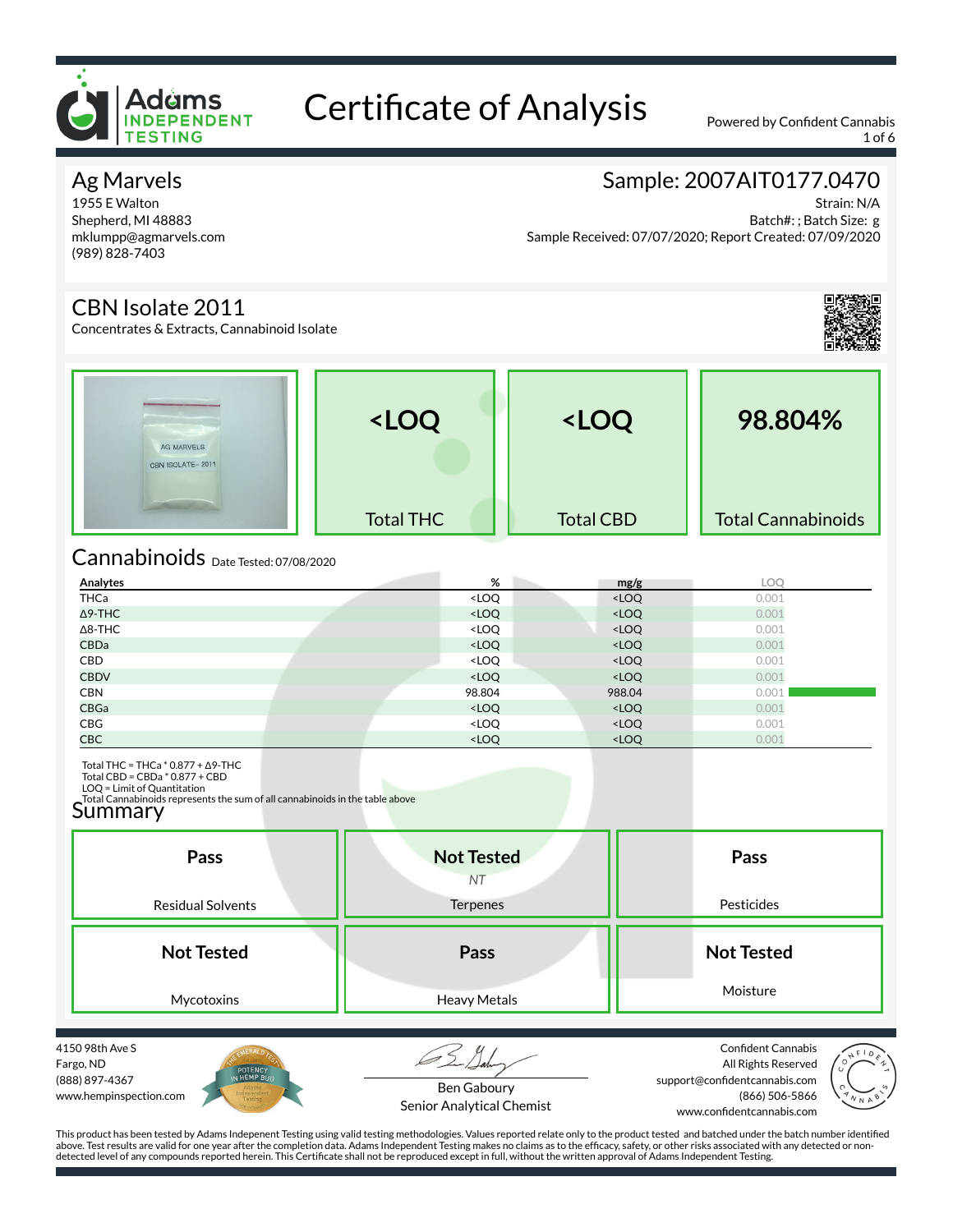

2 of 6

#### Ag Marvels

1955 E Walton Shepherd, MI 48883 mklumpp@agmarvels.com (989) 828-7403

# Sample: 2007AIT0177.0470

Strain: N/A Batch#: ; Batch Size: g Sample Received: 07/07/2020; Report Created: 07/09/2020

#### CBN Isolate 2011

Concentrates & Extracts, Cannabinoid Isolate



Pass

# Heavy Metals

Date Tested: 07/09/2020

| Analyte | LO         | Limit      | Mass                             | <b>Status</b> |
|---------|------------|------------|----------------------------------|---------------|
|         | <b>PPM</b> | <b>PPM</b> | <b>PPM</b>                       |               |
| Arsenic | 0.10       | 1.50       | <loq< td=""><td>Pass</td></loq<> | Pass          |
| Cadmium | 0.10       | 0.50       | <loq< td=""><td>Pass</td></loq<> | Pass          |
| Lead    | 0.10       | 0.50       | <loq< td=""><td>Pass</td></loq<> | Pass          |
| Mercury | 0.10       | 3.00       | <loq< td=""><td>Pass</td></loq<> | Pass          |



4150 98th Ave S Fargo, ND (888) 897-4367 www.hempinspection.com

Confident Cannabis All Rights Reserved support@confidentcannabis.com (866) 506-5866 www.confidentcannabis.com



Ben Gaboury Senior Analytical Chemist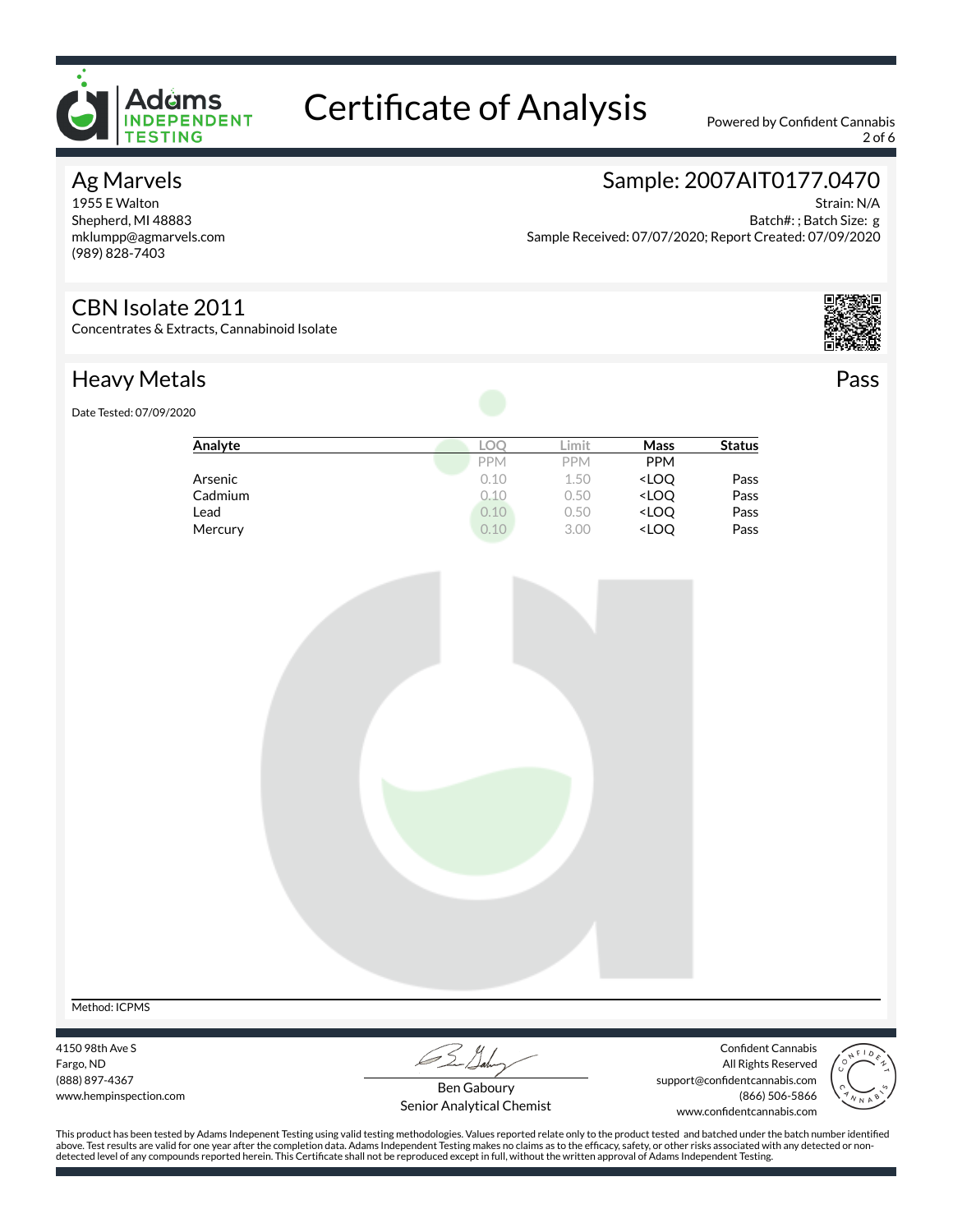

3 of 6

#### Ag Marvels

1955 E Walton Shepherd, MI 48883 mklumpp@agmarvels.com (989) 828-7403

# Sample: 2007AIT0177.0470

Strain: N/A Batch#: ; Batch Size: g Sample Received: 07/07/2020; Report Created: 07/09/2020

#### CBN Isolate 2011

Concentrates & Extracts, Cannabinoid Isolate

#### Pesticides

Date Tested: 07/08/2020

| Analyte             | <b>LOO</b> | Limit      | Mass                             | <b>Status</b> |
|---------------------|------------|------------|----------------------------------|---------------|
|                     | PPM        | <b>PPM</b> | <b>PPM</b>                       |               |
| Abamectin           | 0.01       | 0.50       | <loq< td=""><td>Pass</td></loq<> | Pass          |
| Acephate            | 0.01       | 0.40       | <loo< td=""><td>Pass</td></loo<> | Pass          |
| Acequinocyl         | 0.01       | 2.00       | <loq< td=""><td>Pass</td></loq<> | Pass          |
| Acetamiprid         | 0.01       | 0.20       | <loo< td=""><td>Pass</td></loo<> | Pass          |
| Aldicarb            | 0.01       | 0.40       | <loo< td=""><td>Pass</td></loo<> | Pass          |
| Azoxystrobin        | 0.01       | 0.20       | <loo< td=""><td>Pass</td></loo<> | Pass          |
| <b>Bifenazate</b>   | 0.01       | 0.20       | <loq< td=""><td>Pass</td></loq<> | Pass          |
| <b>Bifenthrin</b>   | 0.01       | 0.20       | <loq< td=""><td>Pass</td></loq<> | Pass          |
| <b>Boscalid</b>     | 0.01       | 0.40       | <loq< td=""><td>Pass</td></loq<> | Pass          |
| Carbaryl            | 0.01       | 0.20       | <loo< td=""><td>Pass</td></loo<> | Pass          |
| Carbofuran          | 0.01       | 0.20       | <loq< td=""><td>Pass</td></loq<> | Pass          |
| Chlorantraniliprole | 0.01       | 0.20       | <loo< td=""><td>Pass</td></loo<> | Pass          |
| Chlorfenapyr        | 0.01       | 1.00       | <loq< td=""><td>Pass</td></loq<> | Pass          |
| Chlorpyrifos        | 0.01       | 0.20       | <loq< td=""><td>Pass</td></loq<> | Pass          |
| Clofentezine        | 0.01       | 0.20       | <loo< td=""><td>Pass</td></loo<> | Pass          |
| Cyfluthrin          | 0.01       | 1.00       | <loq< td=""><td>Pass</td></loq<> | Pass          |
| Cypermethrin        | 0.01       | 1.00       | <loq< td=""><td>Pass</td></loq<> | Pass          |
| Daminozide          | 0.01       | 1.00       | <loq< td=""><td>Pass</td></loq<> | Pass          |
| <b>DDVP</b>         | 0.01       | 1.00       | <loq< td=""><td>Pass</td></loq<> | Pass          |
| Diazinon            | 0.01       | 0.20       | <loo< td=""><td>Pass</td></loo<> | Pass          |
| Dimethoate          | 0.01       | 0.20       | <loq< td=""><td>Pass</td></loq<> | Pass          |
| Ethoprophos         | 0.01       | 0.20       | <loq< td=""><td>Pass</td></loq<> | Pass          |
| Etofenprox          | 0.01       | 0.40       | <loq< td=""><td>Pass</td></loq<> | Pass          |
| Etoxazole           | 0.01       | 0.20       | <loq< td=""><td>Pass</td></loq<> | Pass          |
| Fenoxycarb          | 0.01       | 0.20       | <loq< td=""><td>Pass</td></loq<> | Pass          |

Methods: LCMS and GCMS

4150 98th Ave S Fargo, ND (888) 897-4367 www.hempinspection.com



Confident Cannabis All Rights Reserved support@confidentcannabis.com (866) 506-5866



Ben Gaboury Senior Analytical Chemist

www.confidentcannabis.com

This product has been tested by Adams Indepenent Testing using valid testing methodologies. Values reported relate only to the product tested and batched under the batch number identified above. Test results are valid for one year after the completion data. Adams Independent Testing makes no claims as to the efcacy, safety, or other risks associated with any detected or nondetected level of any compounds reported herein. This Certificate shall not be reproduced except in full, without the written approval of Adams Independent Testing.



Pass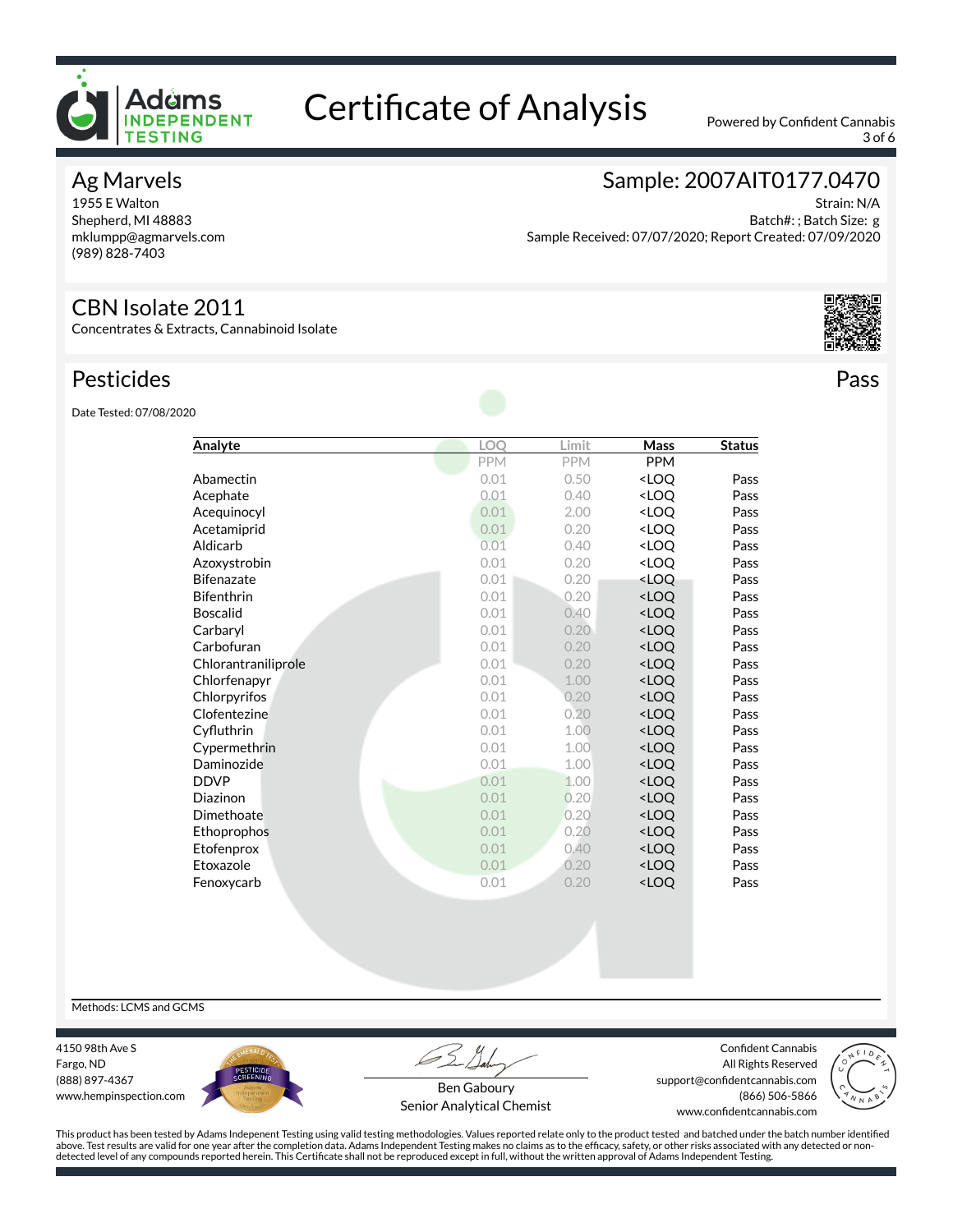

4 of 6

#### Ag Marvels

1955 E Walton Shepherd, MI 48883 mklumpp@agmarvels.com (989) 828-7403

# Sample: 2007AIT0177.0470

Strain: N/A Batch#: ; Batch Size: g Sample Received: 07/07/2020; Report Created: 07/09/2020

#### CBN Isolate 2011

Concentrates & Extracts, Cannabinoid Isolate

### Pesticides

Date Tested: 07/08/2020

| Analyte                   | <b>LOO</b> | Limit | Mass                             | <b>Status</b> |
|---------------------------|------------|-------|----------------------------------|---------------|
|                           | PPM        | PPM   | <b>PPM</b>                       |               |
| Fenpyroximate             | 0.01       | 0.40  | <loo< td=""><td>Pass</td></loo<> | Pass          |
| Fipronil                  | 0.01       | 0.40  | <loo< td=""><td>Pass</td></loo<> | Pass          |
| Flonicamid                | 0.01       | 1.00  | <loo< td=""><td>Pass</td></loo<> | Pass          |
| Fludioxonil               | 0.01       | 0.40  | <loo< td=""><td>Pass</td></loo<> | Pass          |
| Hexythiazox               | 0.01       | 1.00  | <loo< td=""><td>Pass</td></loo<> | Pass          |
| Imazalil                  | 0.01       | 0.20  | <loq< td=""><td>Pass</td></loq<> | Pass          |
| Imidacloprid              | 0.01       | 0.40  | <loq< td=""><td>Pass</td></loq<> | Pass          |
| Kresoxim Methyl           | 0.01       | 0.40  | <loq< td=""><td>Pass</td></loq<> | Pass          |
| Malathion                 | 0.01       | 0.20  | <loo< td=""><td>Pass</td></loo<> | Pass          |
| Metalaxyl                 | 0.01       | 0.20  | <loo< td=""><td>Pass</td></loo<> | Pass          |
| Methiocarb                | 0.01       | 0.20  | <loq< td=""><td>Pass</td></loq<> | Pass          |
| Methomyl                  | 0.01       | 0.40  | <loo< td=""><td>Pass</td></loo<> | Pass          |
| Methyl Parathion          | 0.01       | 0.20  | <loo< td=""><td>Pass</td></loo<> | Pass          |
| <b>MGK-264</b>            | 0.01       | 0.20  | <loo< td=""><td>Pass</td></loo<> | Pass          |
| Myclobutanil              | 0.01       | 0.20  | <loo< td=""><td>Pass</td></loo<> | Pass          |
| Naled                     | 0.01       | 0.50  | <loq< td=""><td>Pass</td></loq<> | Pass          |
| Oxamyl                    | 0.01       | 1.00  | <loo< td=""><td>Pass</td></loo<> | Pass          |
| Paclobutrazol             | 0.01       | 0.40  | <loo< td=""><td>Pass</td></loo<> | Pass          |
| Permethrins               | 0.01       | 0.20  | <loq< td=""><td>Pass</td></loq<> | Pass          |
| Phosmet                   | 0.01       | 0.20  | <loo< td=""><td>Pass</td></loo<> | Pass          |
| <b>Piperonyl Butoxide</b> | 0.01       | 2.00  | <loo< td=""><td>Pass</td></loo<> | Pass          |
| Prallethrin               | 0.01       | 0.20  | <loo< td=""><td>Pass</td></loo<> | Pass          |
| Propiconazole             | 0.01       | 0.40  | <loo< td=""><td>Pass</td></loo<> | Pass          |
| Propoxur                  | 0.01       | 0.20  | <loq< td=""><td>Pass</td></loq<> | Pass          |
| Pyrethrins                | 0.01       | 1.00  | <loq< td=""><td>Pass</td></loq<> | Pass          |
|                           |            |       |                                  |               |



Pass

Methods: LCMS and GCMS

4150 98th Ave S Fargo, ND (888) 897-4367 www.hempinspection.com



Confident Cannabis All Rights Reserved support@confidentcannabis.com (866) 506-5866 www.confidentcannabis.com



Ben Gaboury Senior Analytical Chemist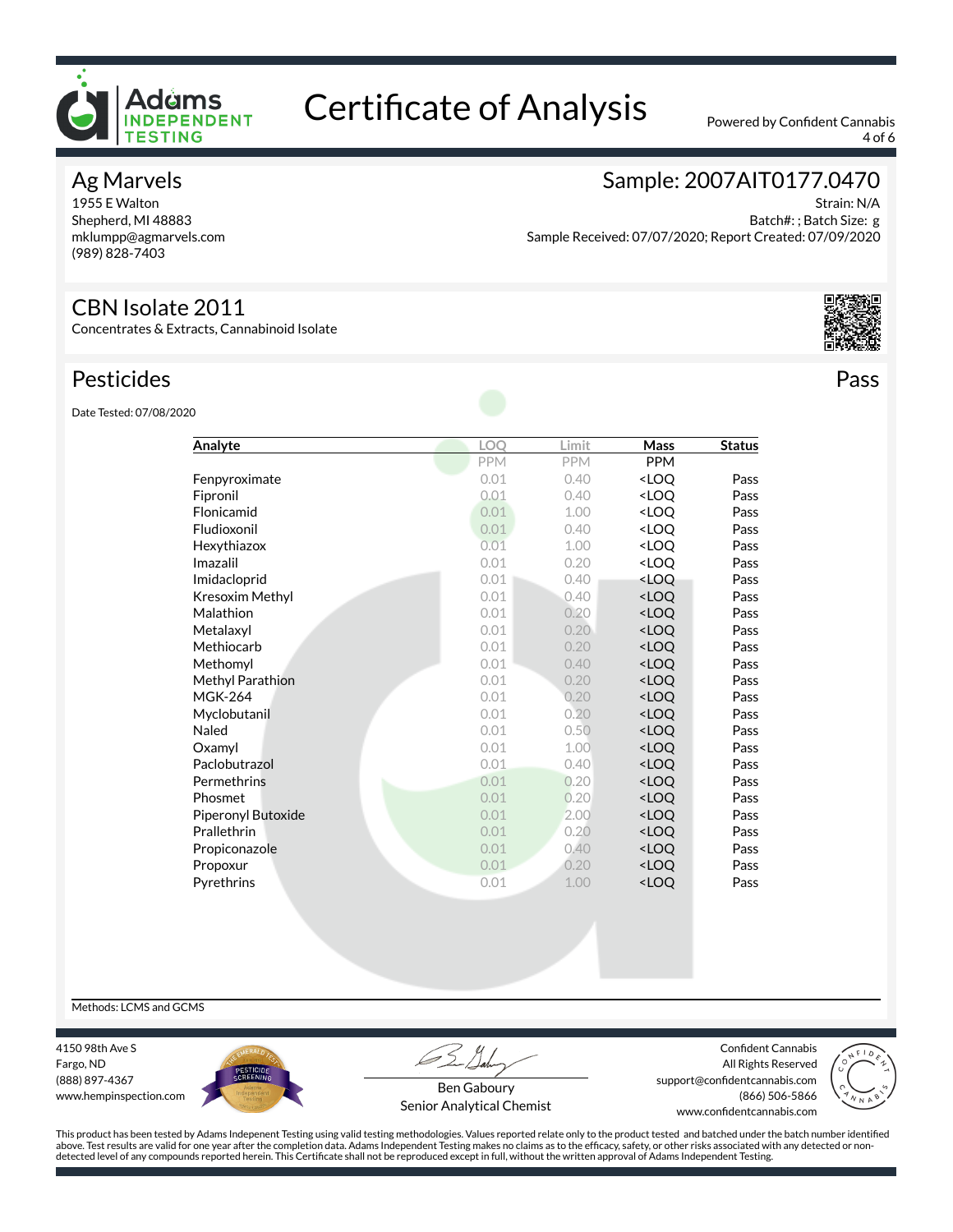

5 of 6

#### Ag Marvels

1955 E Walton Shepherd, MI 48883 mklumpp@agmarvels.com (989) 828-7403

# Sample: 2007AIT0177.0470

Strain: N/A Batch#: ; Batch Size: g Sample Received: 07/07/2020; Report Created: 07/09/2020

#### CBN Isolate 2011

Concentrates & Extracts, Cannabinoid Isolate

### Pesticides



Pass

Date Tested: 07/08/2020

| Pyridaben<br>Spinosad<br>Spiromesifen<br>Spirotetramat | <b>PPM</b><br>0.01<br>0.01<br>0.01<br>0.01 | <b>PPM</b><br>0.20<br>0.20<br>0.20 | <b>PPM</b><br><loq<br><loq<br><loq< th=""><th>Pass<br/>Pass<br/>Pass</th></loq<></loq<br></loq<br> | Pass<br>Pass<br>Pass |
|--------------------------------------------------------|--------------------------------------------|------------------------------------|----------------------------------------------------------------------------------------------------|----------------------|
|                                                        |                                            |                                    |                                                                                                    |                      |
|                                                        |                                            |                                    |                                                                                                    |                      |
|                                                        |                                            |                                    |                                                                                                    |                      |
|                                                        |                                            |                                    |                                                                                                    |                      |
|                                                        |                                            | 0.20                               | <loq< td=""><td>Pass</td></loq<>                                                                   | Pass                 |
| Spiroxamine                                            | 0.01                                       | 0.40                               | <loq< td=""><td>Pass</td></loq<>                                                                   | Pass                 |
| Tebuconazole                                           | 0.01                                       | 0.40                               | <loq< td=""><td>Pass</td></loq<>                                                                   | Pass                 |
| Thiacloprid                                            | 0.01                                       | 0.20                               | <loq< td=""><td>Pass</td></loq<>                                                                   | Pass                 |
| Thiamethoxam                                           | 0.01                                       | 0.20                               | <loq< td=""><td>Pass</td></loq<>                                                                   | Pass                 |
| Trifloxystrobin                                        | 0.01                                       | 0.20                               | <loq< td=""><td>Pass</td></loq<>                                                                   | Pass                 |
|                                                        |                                            |                                    |                                                                                                    |                      |
|                                                        |                                            |                                    |                                                                                                    |                      |
|                                                        |                                            |                                    |                                                                                                    |                      |
|                                                        |                                            |                                    |                                                                                                    |                      |
|                                                        |                                            |                                    |                                                                                                    |                      |
|                                                        |                                            |                                    |                                                                                                    |                      |
|                                                        |                                            |                                    |                                                                                                    |                      |

Methods: LCMS and GCMS

4150 98th Ave S Fargo, ND (888) 897-4367 www.hempinspection.com



Confident Cannabis All Rights Reserved support@confidentcannabis.com (866) 506-5866 www.confidentcannabis.com



Ben Gaboury Senior Analytical Chemist